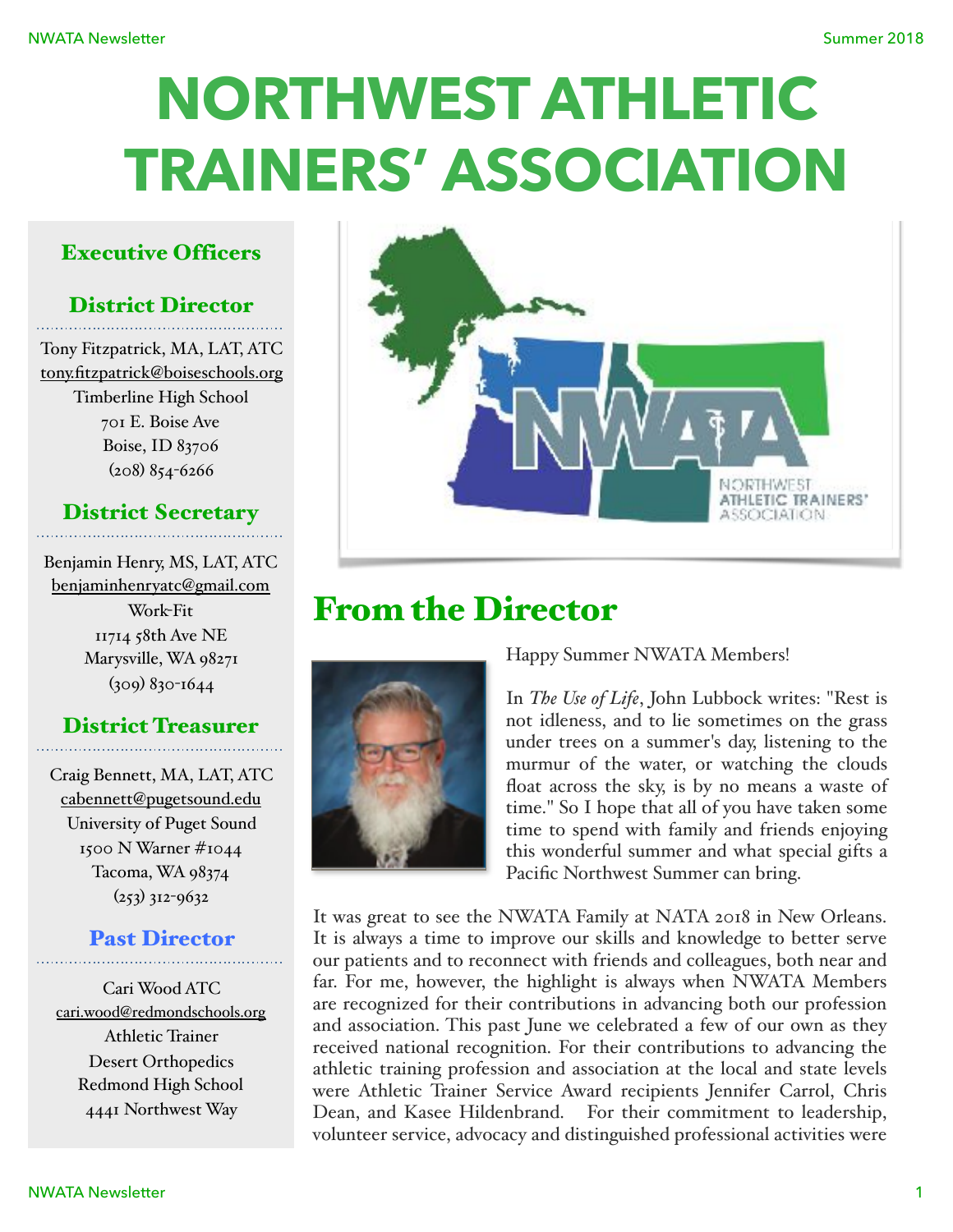

Most Distinguished Athletic Trainer award recipients Dani Moffit and Forrest Pecha. This past June saw the awarding of the NWATA's second NATA Fellow status to Cathleen Brown Crowell. NATA Fellow status recognizes members of the association who have demonstrated outstanding professional scholarly achievement in combination with service to the profession. Only the *most* accomplished scholars in our profession earn this special designation. The pinnacle of NATA Awards Day is the NATA Hall of Fame Induction Ceremony. This year we saw one of our own bestowed with this honor: Martey Matney. To watch him be fitted with his NATA HOF Green Jacket, by both NATA and NWATA Hall of Famer, Mark Smaha, brought a tear to my eye and choked me up. To see any of our own family be recognized for their contributions and hard work is a wonderful experience. Congratulations once again to all of you!

Another hearty congratulations goes out to the NWATA-D10 Quiz Bowl Team from Eastern Washington University! The EWU Eagle team of Naomi Eastland, Keira Lathrop, Cassity Schreiber, and Lucas Uphaus did an *exceptional* job competing and representing not only the NWATA but also their university and program director, Garth Babcock. They battled hard and walked away with 2nd Place behind the District 8 team. Thank you Eagles; we are proud of you!

Many of you took the time to tell me of your positive experience at NATA 2018, regarding the energy, branding, and topics. I repeatedly heard: "I wish I could go to both sessions," when there was a conflict. That tells me that the Convention Program Committee was on point with relevant topics. With so many variables to consider when scheduling sessions, it's almost impossible to not have conflicts. But I was excited because you were excited! The accolades do not belong to the Board of Directors, but rather to the NATA Convention Program Committee, of which NWATA member Chris Dean was a member. To watch Chris move about the New Orleans Convention Center troubleshooting and making sure thousands of moving parts kept moving was a demonstration of commitment and service to the membership. Chris worked hard, along with the NATA CPC, ensuring that NATA members had an exceptional experience. I can tell you that the CPC is NEVER complacent or satisfied, always striving to improve the member experience. Chris is stepping down as the D10 rep to the CPC, so I just want to thank Chris for his time, efforts, and dedication in serving the members of the NATA, helping to ensure our annual meeting was the best it could be for us. Job well done, Sir!

# Notes from the NATA Board Room

Over the course of five working days, two in May and three during NATA 2019, the NATA Board of Directors met to conduct the business and work for the profession and association.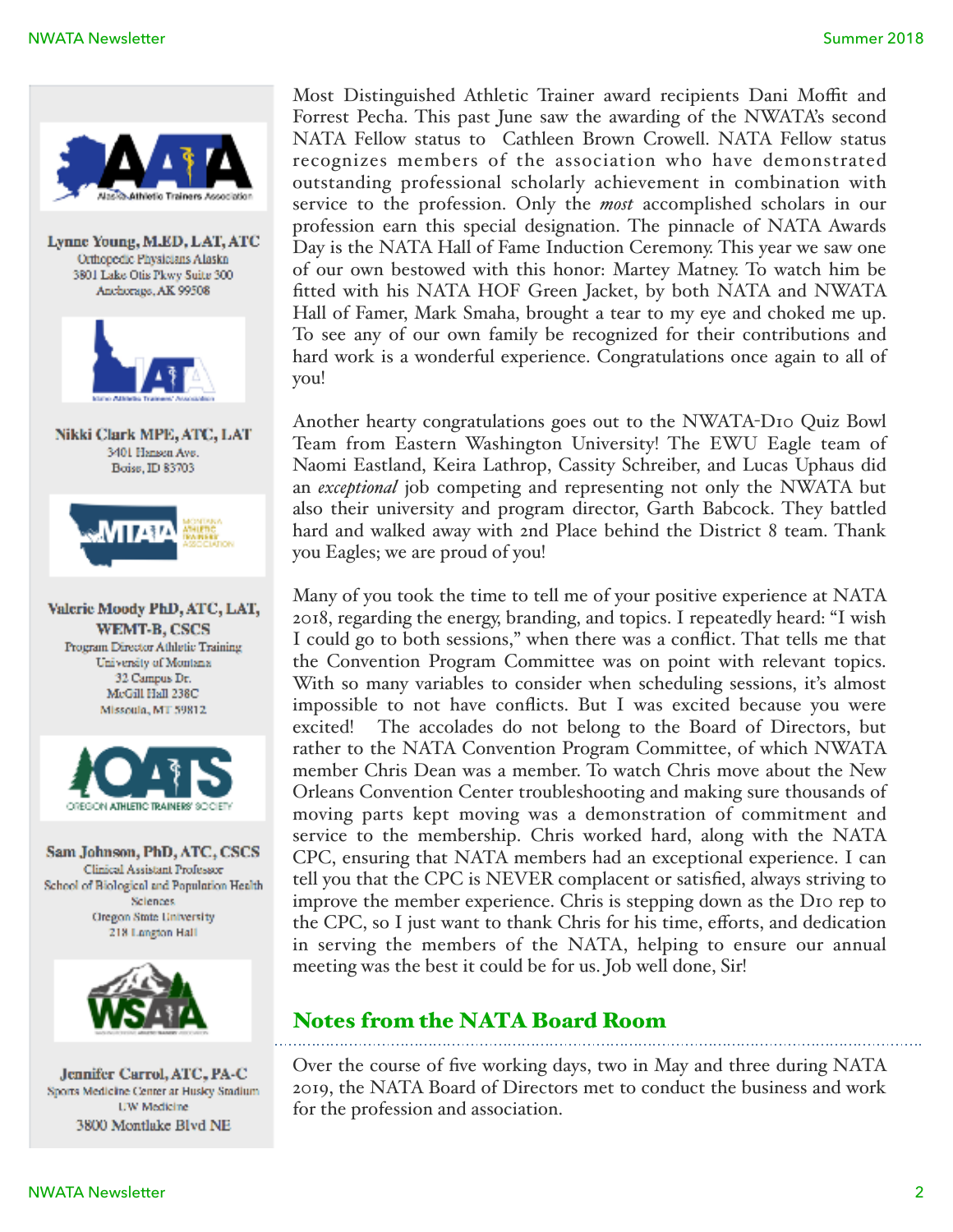#### May 2018

- Approved funding for ATs Care ICISF Approved Instructor Training
- Approved funding for an ATs Care Clinical Director
- Approved funding for the Honors & Awards Committee chairs to meet biennially at JCM beginning January 2019
- Approved funding for the Journal of Athletic Training Digital Media Initiative
- Approved funding for the Historical Commision to work on NATA Office Display Cases, to meeting in January 2019 and to begin working on Living History Interviews
- Approved funding requests from the NATA LGTBQ+ to create a Safe Space Signifer to accompany their NATA Safe Space training development, to conduct a Town Hall meeting June 2019 and to continue their Safe Space Training Development at JCM 2019
- Approved funding for initial literature research into best practices for spinal injury care. This was headed up by Stan Herring, MD from the University of Washington Harborview.
- Approved funding for the Employment Fair Practice Executive Task Force to meet to present current state of contracting for AT Services with the goal of determining resources needed to enable members to better advocate for themselves.
- Approved funding for EDAC ILead Leadership Grants
- It was announced that ILead will move to a yearly event instead of biennially and will coincide with the January NATA Joint Committee Meeting, beginning January 2019.
- The NATA Sexual Abuse Education Document is now available to the membership
- The ICSM (Intercollegiate Council for Sports Medicine) Transition to Practice document to assist new collegiate setting hires is now available.
- The 3rd Party Reimbursement Initiative (TPRI) is looking for state representatives for each region and to work with the Regional Coordinator.
	- The goal of the TPRI is to assist states in establishing a structure that can support their efforts toward 3rd party reimbursement.
	- The NWATA's regional coordinator is Chris Potvan and we have state reps from Washington and Montana.
- NATA Knowledge Initiatives are working with the Executive Committee for Education (ECE) on educational programs to address the new CAATE Standards and how best to deliver content.
- Updates on Future NATA Meetings were given:
	- 2019 Las Vegas
	- 2020 Atlanta
	- 2021 Orlando
	- 2022 Philadelphia
	- 2023 Indianapolis (Pending a successful site visit)

### June 2018

- Approved funding for NATA LGBTQ+ to offer and ILead Grant to students
- Approved funding for the US Bone & Joint Initiative to sponsor the Sports Injuries Section within the Burden of Musculoskeletal Diseases.
- Approved funding for an ATEC Conference Preceptor Forum.
	- This funding will help address the education of AT Educators and Preceptors in regards to the new CAATE Standards.
	- It will focus on Best Teaching Practices and Methodology.
	- Approved funding for a face-to-face meeting in 2019 for the Spine Injury in Sport Group.
		- From that meeting a new consensus statement will be developed for Spine Injury Care.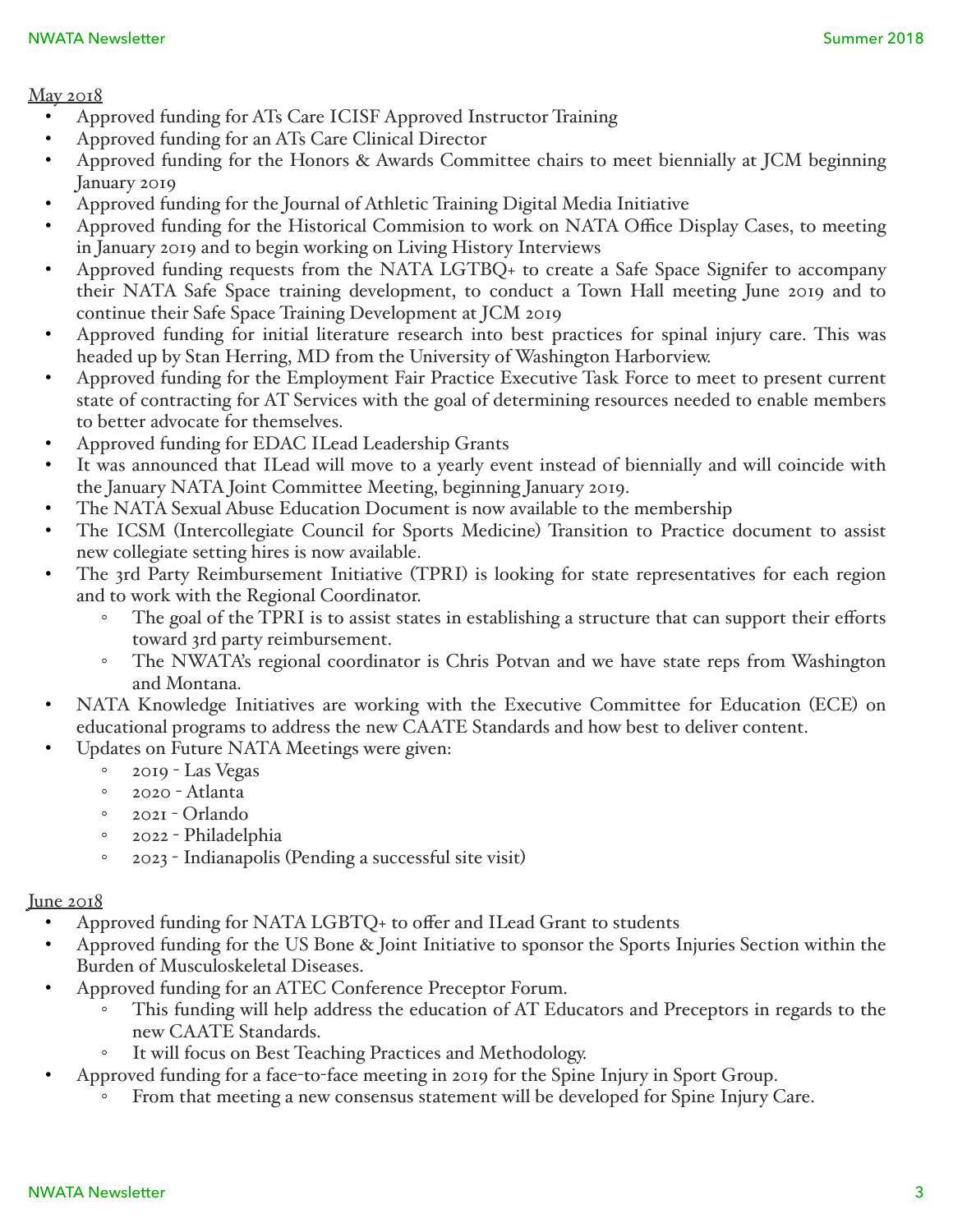- Approved funding for sponsorship and an FNATA Speaker to the International Sports Science Medical Conference: Diagnosis, Management, and Rehabilitation of injuries in Elite Upper Extremity Athletes. This will take place January 2019 in London, England
- Approved funding for an NATA Salary Survey
- Approved funding for the five Professional Sport Societies to meet at the NATA.
- Approved a new Vision, Mission and Strategic Goals/Purpose of the NATA Governmental Affairs Committee.
- Approved the Position Statement on Work-Life Balance
- Approved a Re-Structuring and Name Change for COPA.
	- They are now the Council on Practice Advancement instead of "Committee"
	- The move from a council to a committee will allow COPA to grow and adapt to the new settings that ATs are practicing in and to address their needs.
- Received a Consensus Statement Update regarding the Management of Medication by the Sports Medicine Team
	- The document is completed and out to the participating intra-associations for review and approval
- It was announced that the NATA OnLine Liability Took Kit will be taken to the next level.
	- Work is being planned to create, from this online tool available to members, a state specific liability tool kit based on individual state laws, concussion laws, sovereign immunity, practice acts, good samaritan law, mandatory reporting, pharmacy laws and other HCP practice acts.
	- This is going to be a HUGE endeavor but ultimately will benefit you as an athletic trainer.

#### Governmental Affairs

- NATAPAC updated both their Bylaws and Policies & Procedures
- The NATA President will select the NATAPAC Board Chair to run PAC Activities. The NATAPAC Chair term will coincide with the NATA President
- The NATA President will select the NATAPAC Secretary from the existing NATAPAC Board yearly
- NATA has hired TWO new employes who will work within the Governmental Affairs Department
- Deanna Kuykendall will be the Manager for State Governmental Affairs. Ethan Head will bet the Governmental Affairs Coordinator

# Notes from the our Strategic Partners

The information, from our Strategic Partners, that are important for the NWATA Membership BOC Update

• The BOC convened the Model Legislation Workgroup to evaluate all 50 practice acts

#### CAATE Update

• The CAATE Accreditation Conference will be held in Tampa, Florida, October 12-14, 2018

#### NATA Foundation Update

- NATA Foundation announced a new research agenda that will focus on 5 areas
	- Effectiveness & cost-effectiveness of care provided by Athletic Trainers.
	- Studies documenting the outcomes of techniques used by ATs focusing on patient-oriented & quality-of-life outcomes measures
	- Prospective, longitudinal studies of the epidemiology of conditions typically managed by ATs which will help establish a firm scientific foundation for care provided by ATs. Examining outcomes of various procedures & approaches used in AT education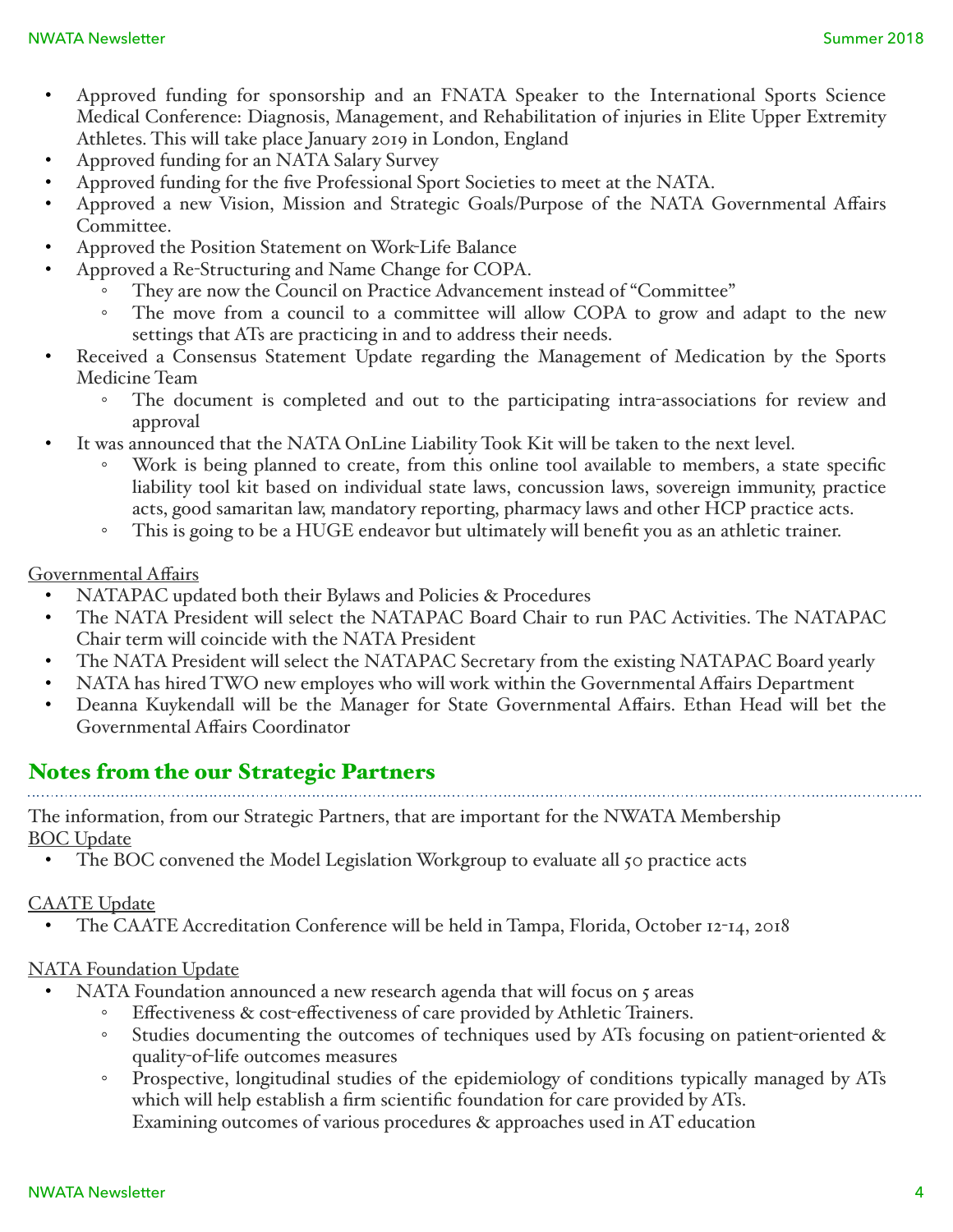- Prospective, longitudinal studies of the epidemiology of conditions typically managed by ATs which will help establish a firm scientific foundation for care provided by ATs.
- Examining outcomes of various procedures & approaches used in AT education studies that elucidate mechanisms that have applicability to Athletic Training that could serve as a foundation for clinical practice.

### Notes from the NWATA Homefront

As of this writing, the NWATA has five NATA Committee positions open and the response and applications have been amazing! It's great to see so many of you wanting to and ready to volunteer! The hard part is making the choice among so many qualified applicants.

I'd like to welcome as the new NWATA EDAC Chair, Grant Wilson, and the new D10 Director to NATA Foundation, Bill Drake. I'm excited to see what these two members will bring to the NWATA Table!

#### Mark Your Calendars!

I know it seems a ways off, but 252 Days will go by fast until we meet again in Spokane, WA for NWATA2019, March 28-31 at the Red Lion River Inn. Watch for updates and announcements.

#### Some Closing Thoughts

I'd like to briefly talk about Work-Life Balance. As I mentioned earlier, the NATA BOD approved what I believe to be a very important document, the Position Statement on Work-Life Balance. I hope that you will take the time to read it because it is important to the health and well-being of you the member! Without a healthy and active membership our association fails. Too often we as athletic trainers sacrifice a part of ourselves to do our jobs and to take care of our patient population. At its core, I believe this new position statement reminds us of what brings us joy and passion and not to abandon those tenants that make us who we are. What is it that helps you maintain your Work-Life Balance? I know life happens and it can be difficult at best to maintain work-life balance, but we have to find that balance for our own personal and professional wellbeing. So to help demonstrate and bring focus to Work-Life Balance, I'd like to start a new initiative for us to share, if you like, with the rest of the NWATA — to share what it is that we do to keep us balanced. So, if you are on social media, post a picture of what it is that helps you keep your work-life balanced and tag it using  $\# \textbf{DiowLB}$ . Whatever it is that keeps you balanced, share it!

For me, what keeps me balanced is running races, particularly half marathons. I'm slow, but the journey from the start line to the finish line is cathartic! I find my peace. So share your passion, your joy, your balance! Let's see what it is that we do! Perhaps you will inspire somebody in the NWATA who needs to find balance and you are their inspiration.

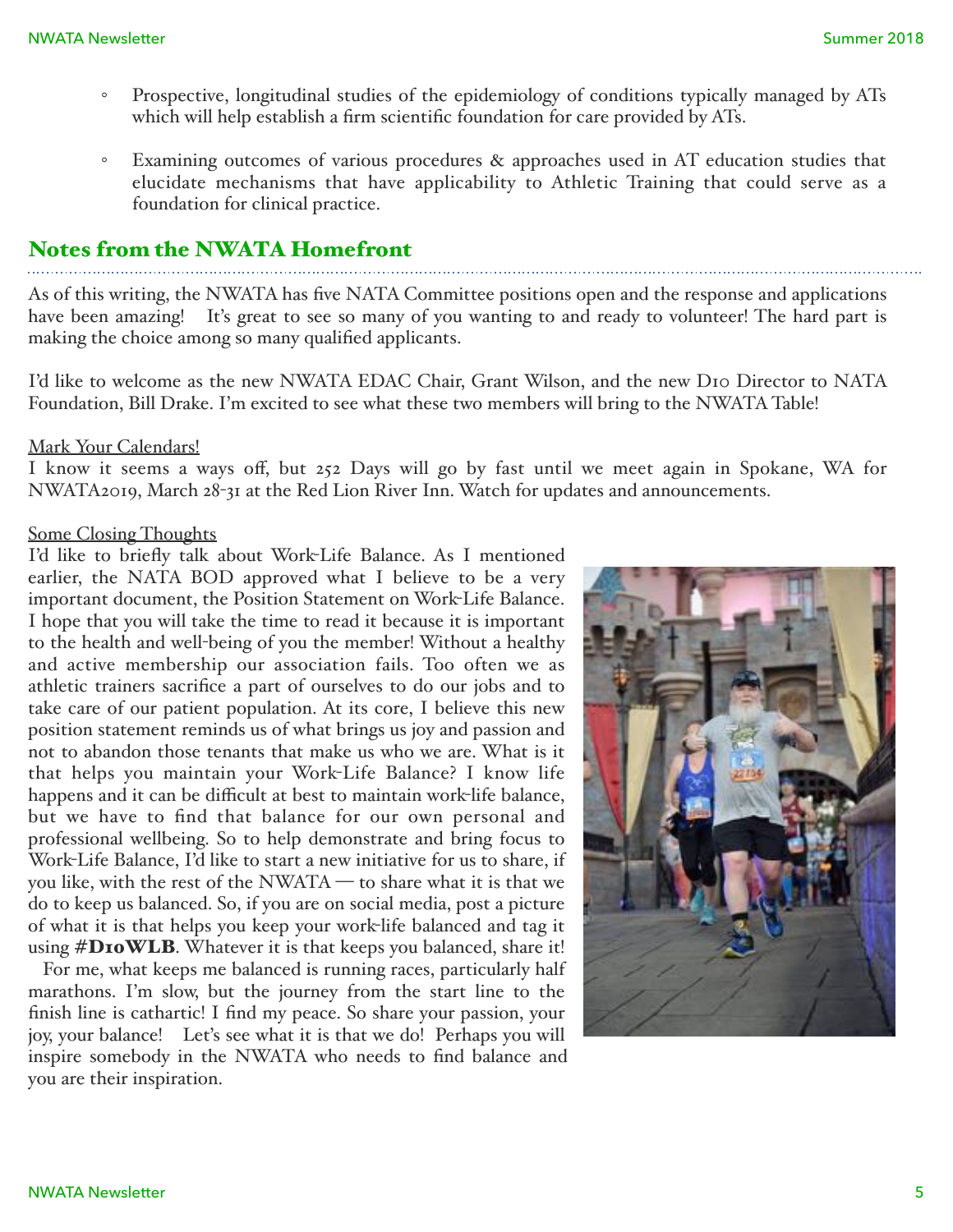As I close out my first year serving as your President/District Director, I want to THANK ALL OF YOU for your hard questions, forward thinking, passion, commitment, and involvement to the Northwest Athletic Trainers' Association. It is very humbling to work alongside you to make the NWATA better! I have made many new friends this past year in the NWATA and for those I've known for some time, I've gotten to know you better along the way. You all inspire me to work harder and to be a better athletic trainer and member. I've said from the beginning . . . we are family and you demonstrate it each and every time I'm with you.

"May love and laughter light your days, and warm your heart and home, May good and faithful friends be yours wherever you may roam." An Irish Blessing

Respectfully, Tony Fitzpatrick NWATA President/District Director

# Treasurers Report

 I am happy to report that the NWATA continues to be in good standing with regard to our finances. As mentioned at the Business Meeting at the NATA meeting in New Orleans in June, we continue to be charged with the task of assessing the future costs related to our annual meeting and how we can continue to be fiscally responsible at the same time provide our members with a high quality professional meeting that meets all of the standards we have come to expect in District 10. It is an exciting challenge to continue to meet these expectations on your behalf and our Board of Directors and committee chairs will continue to work for you in this capacity.

I was fortunate to attend a meeting with other district annual meeting coordinators while in New Orleans. Our Annual Meeting Registration Coordinator Greg Hill and I found it very helpful to meet with colleagues from other districts to discuss how we all run our respective meetings. While not all concepts and principles are transferrable between districts simply due to membership sizes (some districts have 15,000+ members compared to our almost 2,000 members) we were able to collaborate and see how we can continue to develop our own annual meeting.

Also, as mentioned in New Orleans we hope to be able to draw

from our recent investment with Raymond James by March of 2018. We hope to have a dividend that will allow us to pay for one of our many \$1500 scholarships. We will keep you posted on the progress of this investment.

Thank you again for the opportunity to represent the NWATA. When Ben and I attend the NATA District Secretary/Treasurer (DST) Committee Meeting prior to the NATA meeting, we have the rewarding opportunity to collaborate with other district leaders with the intent to continue to provide better services for our respective members. At the same time, we gain an appreciation for how special our district is because of the professionalism and commitment our members have for the ownership of our association. I also look forward to meeting up with NATA Hall of Famers who are responsible for the history and shaping of our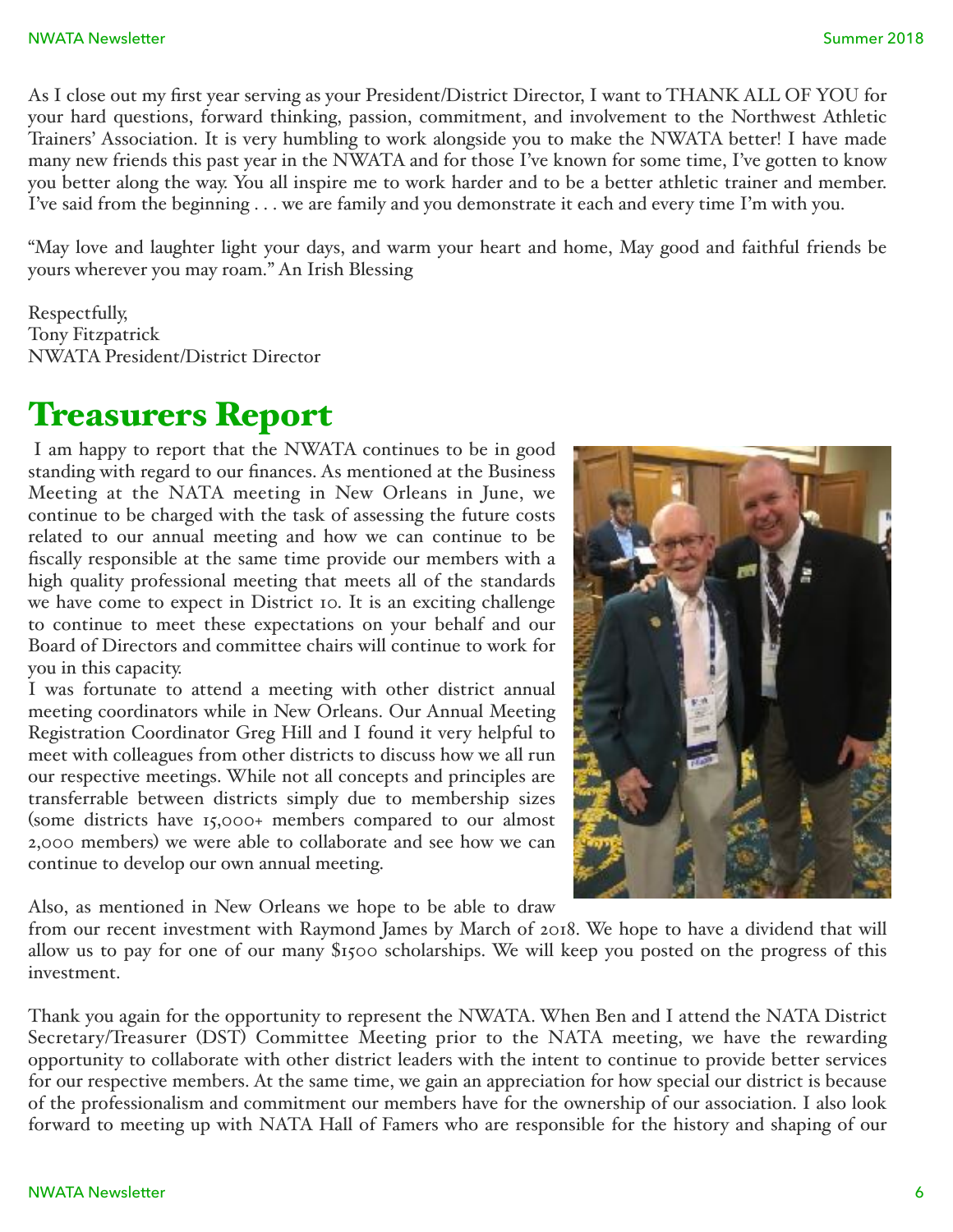profession, like Lindsy McLean who spoke at this year's NATAPAC breakfast (see photo). I hope you all get the chance to thank those who are responsible for the vision and growth of our profession – many of which come from District 10 and the NWATA. Have a great rest of your summer!

Respectfully, Craig Bennett NWATA Treasurer

# Committee Updates

Thank you to all of our district committee chairs! Thank you for presenting all of your hard work in Portland. All Committee reports are on the NWATA Website: <https://www.nwata.org/meetingminutes>. Please check out all of the excellent information they presented in Portland.

# Public Relations Committee - Kaleb Birney

The Public Relations committee has numerous new initiatives in the making. First off, we have a brand NEW PR Grant that will approve up to \$10,000 of total grants and up to \$4,000 per application. We are hoping the grant applications will be ready in July but we are still waiting for a few things to be completely approved.

On top of the PR Grant the PR committee has also changed up how we do our PR contest. In the past it has been that you would submit you PR contributions during the month of March. However, we have decided that we should be promoting the athletic training profession throughout the entire year. So we now judge entries on a yearly basis. Look for more information soon on nata.org.

NATA had a social media audit done by Public Communications Inc (PCI) over the last six months and they gave us a few ideas to help improve our social media usage. They believe we have numerous opportunities to improve how we use social media, so here are some of their tips so you can add them into your own social media practices:

1. Tag as many relevant EXTERNAL audiences (non-athletic trainers) as possible when posting news to grow your audience.

2. Engage with more generic hashtags relevant to external audiences to join in discussions. Ex. #concussion, #NFL, #hearthealth

3. include links before hashtags to generate higher click-thru rates

4. When developing original imagery to accompany social media posts, include NATA and/or AT logo (which is on nata.org) when possible to generate more brand awareness.

And remember to follow us on your social media accounts and to always share or tag us on facebook or in your tweets. @NWATAd10 for both facebook and twitter.

### Council on Practice Advancement - Luke Bahnmaier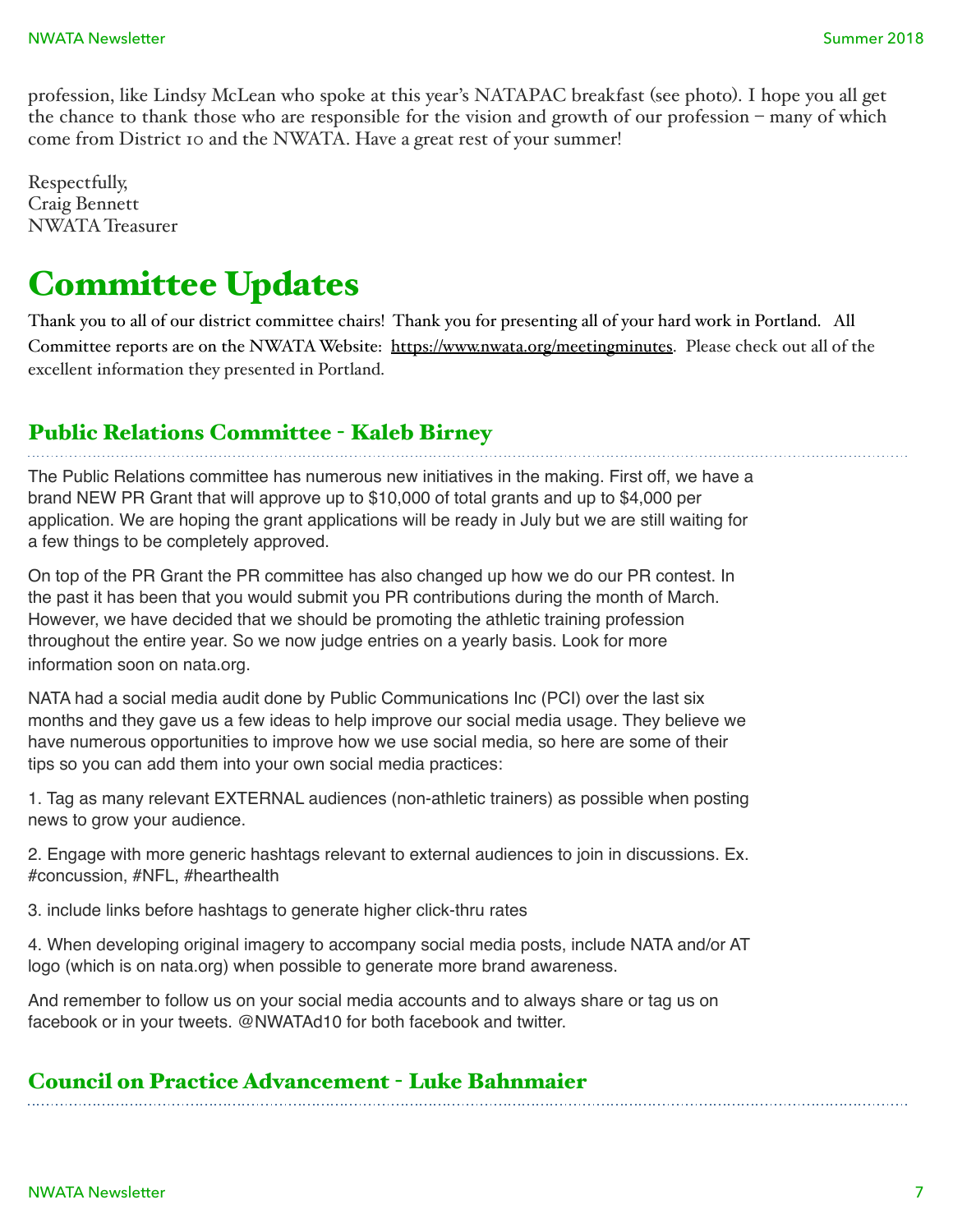The Committee on Practice Advancement has spent the last year working to re-organize its structure and expand representation across the country. The Committee on Practice Advancement was originally formed with 8 work-groups that functioned similar to sub-committees. These work-groups included Communications, Public Safety (which fell off in 2015), Physician Practice, Military, Performing Arts, Health Care Administration, Occupational/Industrial, and Worth to Value. There were anywhere from 3-15 members that made up these work groups.

At the 2017 Houston NATA meeting a proposal was made by members within COPA to re-structure the committee similar to the Intercollegiate Council of Sports Medicine. At the time, it was felt that reorganizing the structure would expand the representation of COPA and allow for more fluid mobility when healthcare opportunities or challenges for athletic trainers in these settings arose.

The Council on Practice Advancement was proposed to, and approved by the Board of Directors in June at NATA in New Orleans. The Council will now house 10 sub-committees with one sub-committee chair, and three additional sub-committee members. These Sub-committees will include Armed Forces, Rehabilitation Clinic, Health Care Administration, Occupational, Performing Arts, Physician Practice, Private and Emerging Practice, Public Safety, Community Outreach, and Analytics and Outcomes. The Council will also provide opportunity for 3-4 at-large members to contribute.

The Council on Practice Advancement is now working to select members for each sub-committee, refine the mission statement of the Council, and identify goals for the Council over the next year. The Council organization and direction is still evolving, but the foundation has been set and we are excited to move forward and support members of the NWATA and ATs in various settings across the country.

# Committee on Professional Ethics - Tyler Beauregard

I am moving to District Four to start graduate school and will be stepping down as the D10 representative to the COPE. Anybody interested in serving in this role should please visit the Open Positions page on the NWATA website. Thank you very much for the opportunity to serve you.

# Professional Education Committee - Dana Bates

iLead will be January 25-26 in conjunction with Joint Committee meeting. Registration (should be available in early Fall) is limited to 150 students and will be \$150.

Master Preceptor Level 1 now has a guide that contains suggestions and additional resources for Administrators and Coordinator of Clinical Education that may be used in conjunction with Master Preceptor Modules. Within the guide are recommendations for integrating the Level I into your programs preceptor training as you support preceptor's continued use of the concepts found in the modules.

# Ethnic Diversity Advancement Committee - Grant Wilson

**Mentoring** 

The EDAC wants to remind our membership that we have a mentor database, and we are looking for more people of all backgrounds who are interested in being mentors to join us in growing this resource. Having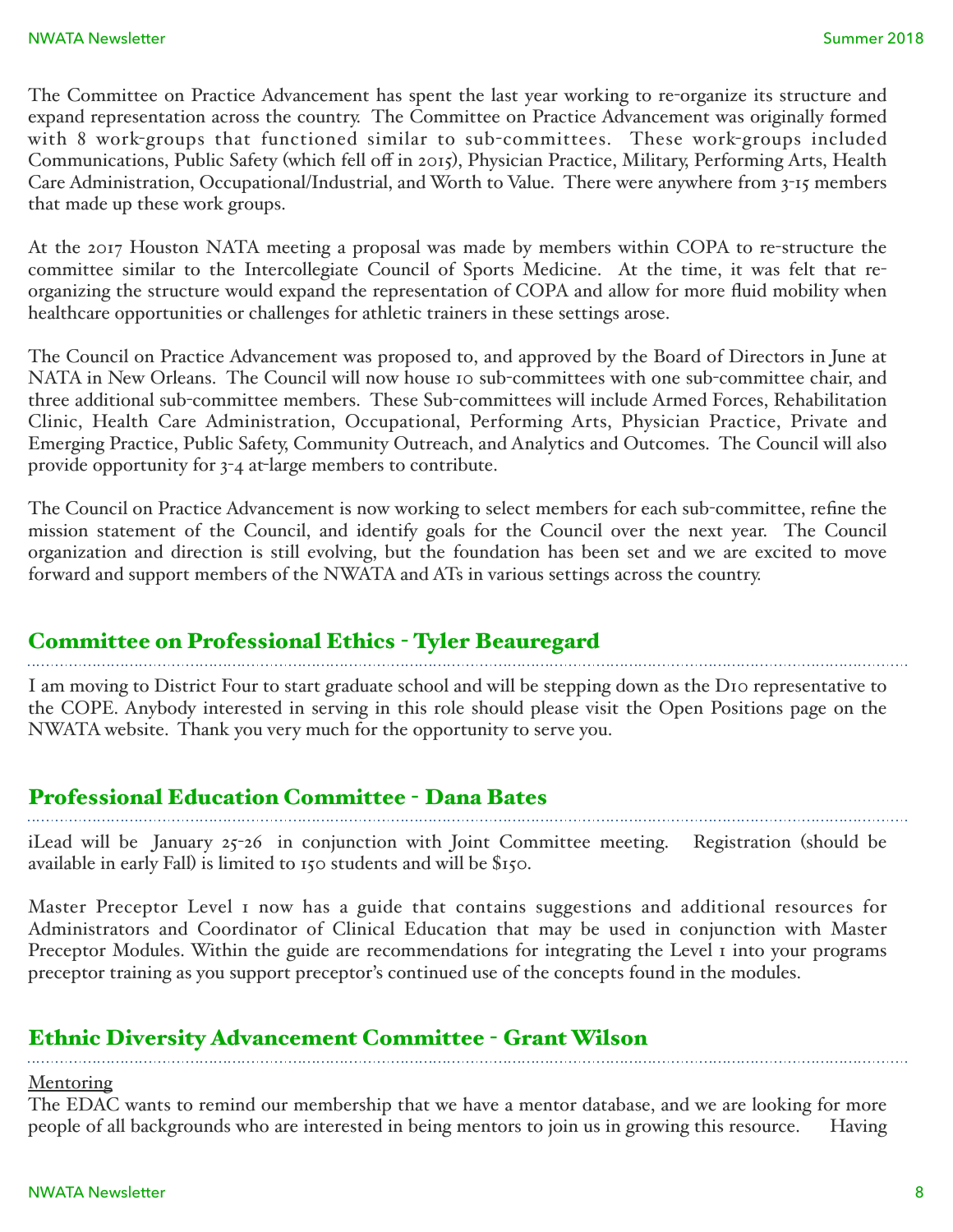additional members from District 10 as a part of the database would be great. If you are interested, please follow this link and submit your information: [https://www.nata.org/edac/mentors](https://www.nata.org/edac/mentors%22%20%5Ct%20%22_blank)

#### Be The Match

We have also partnered with the organization Be The Match over the past year. This is an amazing organization with whom we are working to help raise awareness of blood cancers and blood related illnesses. Our goal is to help get more people signed up for their bone marrow registry. We will be planning some fun outreach programs in our District in hopes to get more people involved. Stay tuned for further details on how you can participate. In the meantime, here is their website: [https://bethematch.org/](https://bethematch.org/%22%20%5Ct%20%22_blank)

#### State Representatives

I am also looking for a representative from each state in the District to help with EDAC initiatives. If you are interested, please reach out to me so we can chat: <u>ewilson2@uoregon.edu</u>

#### LGBTQ+ Advisory Committee - Dani Moffit

At NATA 2018 the LGBTQ+ Advisory Committee had the first meet and greet. It was well received and there are plans to make it an annual event. If you are interested in receiving news about this and other LGBTQ+ activities, please contact Dani Moffit (moff[dani@isu.edu](mailto:moffdani@isu.edu%22%20%5Ct%20%22_blank)) and you will be added to the group.

The District 10 committee is slowly coming together. We are still looking for representatives from Alaska and Oregon. If you are interested in becoming involved (even if you're in one of our other states) please contact Dani Moffit. Keep in mind, this committee is not only for those who identify with this population, but also for Advocates and Allies. Our patients who identify as LGBTQ+ need our support.

Finally, LGBTQ+ is on Social Media! Follow us! Facebook, Twitter, and Instagram!

#### Honors and Awards - Greg Mitchell

It's not really "AWARDS SEASON" yet, but it's never too early to start thinking about honoring some of our own! Do you know someone who has done outstanding work to advance the Athletic Training profession locally, state-wide, and in our district? Well, the chance to get them some well-deserved recognition is coming!

There are three NWATA awards are open for nominations.

- NWATA Outstanding Service Award: This award recognizes those athletic trainers whose outstanding contributions and dedicated service have furthered the advancement of the NWATA and the athletic training profession.
- NWATA New Horizons Award: This award recognizes those athletic trainers who are relatively new to the profession and are making a significant contribution at the district level. The intent is to recognize members who are new to the profession (having been ATCs fewer than 15 years) but are making a very positive impact on the profession while still fairly early in their athletic training careers.
- NWATA Hall of Fame. Nominees must be a member of the NWATA for at least twenty consecutive years and may not be a current NWATA Elected Officer or Awards Committee Chairperson.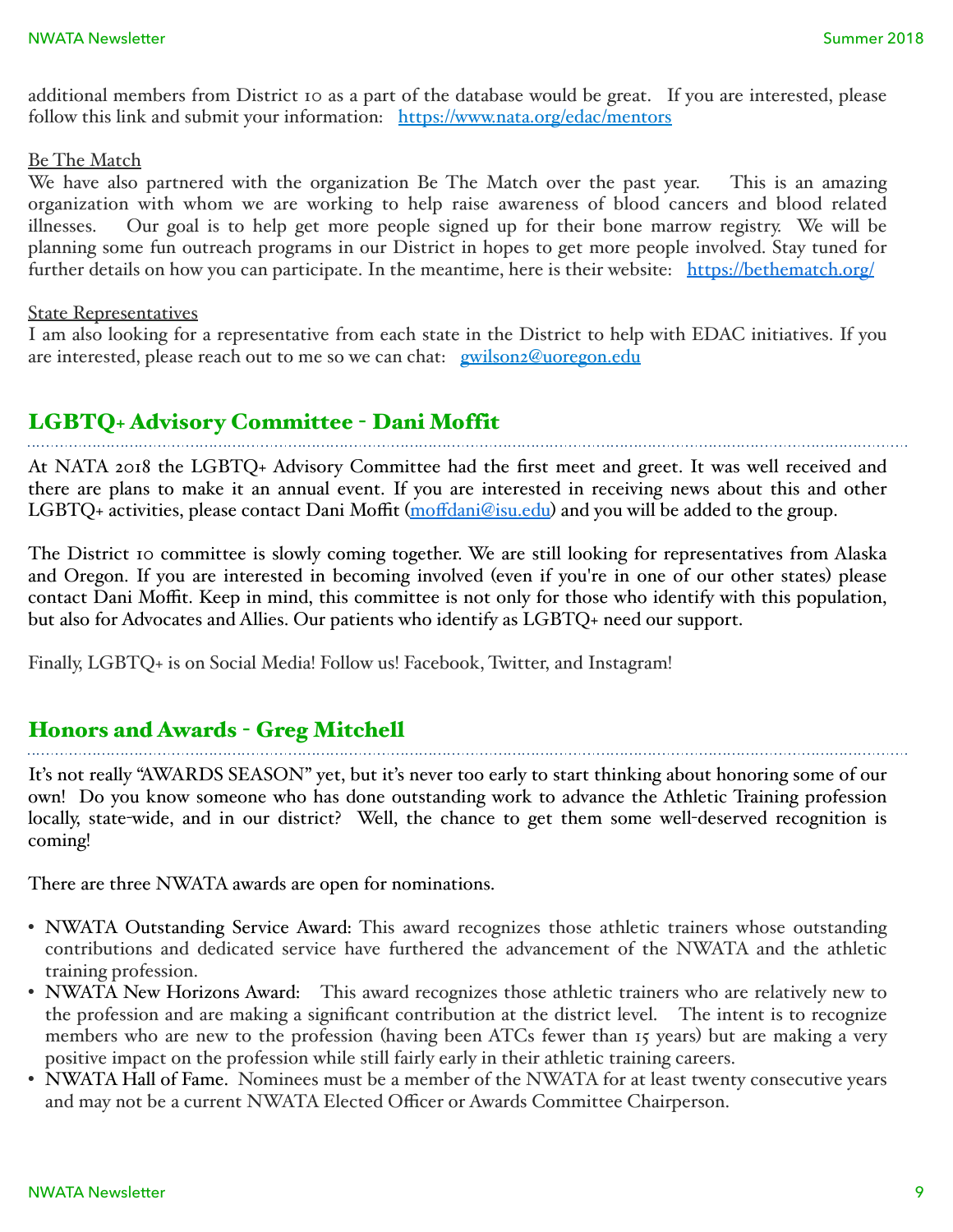NWATA AWARDS Nominations can be found on the NWATA website.

### Student Leadership Committee - Madelyne Barton

The SLC will have an upcoming opening for the D10 Representative, application will open tentatively in October. I will be the contact person for any information on that, I can be reached at [madelyne.barton@umontana.edu](mailto:madelyne.barton@umontana.edu%22%20%5Ct%20%22_blank).

The SLC would also like to report a very educational and successful Athletic Training Student Symposium, and thank all professionals that spoke and shared their knowledge with the students!

# State Updates

### Montana

The Montana State Meeting was held in June in Helena on the beautiful Carroll College campus. The meeting was a success with over 50 ATs in attendance along with several special guests including District Director Tony Fitzpatrick, Gen Ludwig and Lisa Kenney. The MTATA recognized Kaleb Birney, Kara Wesen, Kylie McKinney, and Dustin Burton with the Outstanding Service Award for their dedication and service to the MTATA. The MTATA has now approved a Vision and Mission statement for the association and is preparing for the next legislative session by planning a Capitol Hill Day for ATs in Montana.

### Washington



Erin Rutledge was the Medical Officer for SPU, serving under Dr. Reisman the Venue Medical Director. She assisted with the care of the gymnastics athletes ranging from musculoskeletal injuries to blisters and cuts; and was responsible for facilitating any of the needs of the medical staff from ice to Band-Aids. Over the three days she worked with various other medical professionals alongside Dr. Reisman including a midwife, forensic nurse, and some general practitioners. She says, "If you ever have an opportunity to work with the Special Olympics, medical or nonmedical, I highly recommend. These athletes were awesome and such a positive group to work with!"